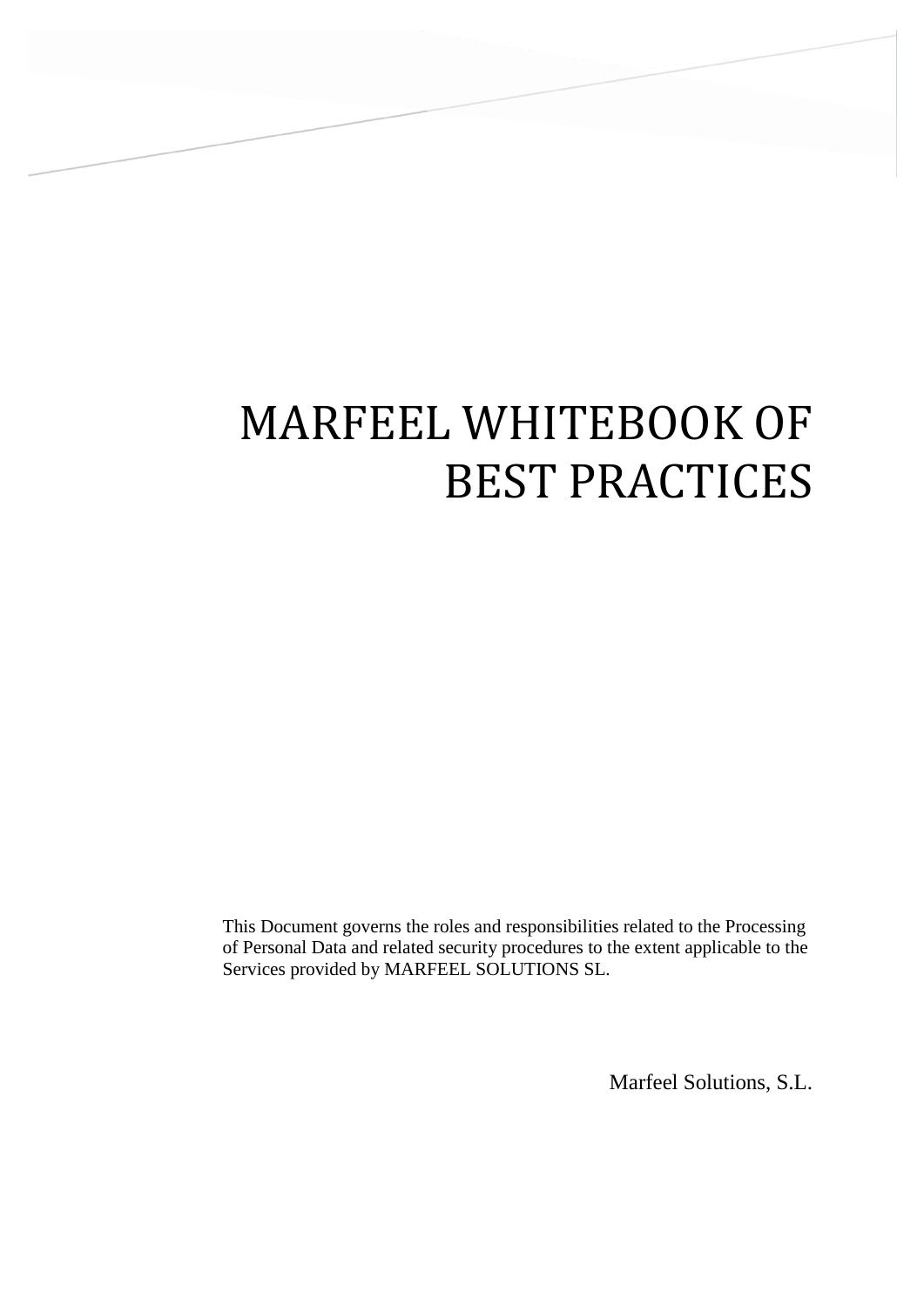

# **CONTENTS**

# Content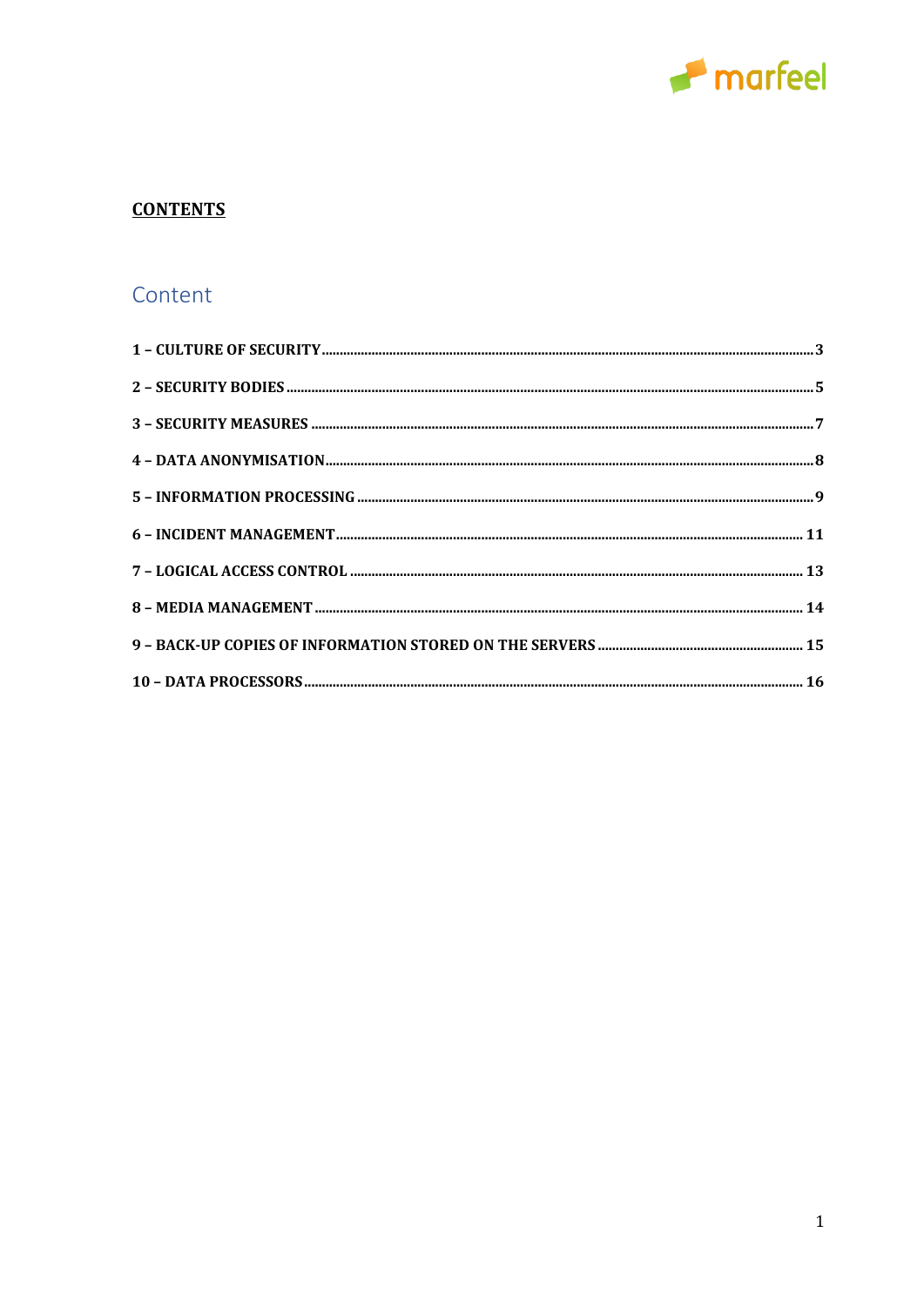

#### **INTRODUCTION**

In order to ensure that natural persons are not deprived of the protection to which they are entitled, and to adapt the regulatory framework to technological reality and to large-scale data processing, Regulation (EU) 2016 / 679 OF THE EUROPEAN PARLIAMENT AND OF THE COUNCIL of 27 April 2016 (GDPR) it is a necessity to adapt the processes and flows of information processing to the new normative scenario.

This Document governs the roles and responsibilities related to the Processing of Personal Data and related security procedures to the extent applicable to the Services provided by MARFEEL SOLUTIONS SL.

#### SCOPE

This document is public and it is directly addressed to MARFEEL employees and DPOs from publishers and service providers.

The obligations described in the present Document will be brought to the attention of all MARFEEL employees, in order to comply with the obligations derived from the data protection applicable regulations, especially the GDPR.

| <b>Name</b>       | MARFEEL SOLUTIONS, S.L.                                                                                        |  |
|-------------------|----------------------------------------------------------------------------------------------------------------|--|
| <b>VAT Number</b> | B65651259                                                                                                      |  |
| <b>Address</b>    | Av Josep Tarradellas, 20-30 P.6 08029 - Barcelona (Spain)                                                      |  |
| <b>Activity</b>   | Related Information Society Services and computer<br>technologies. Web optimization and advertising placement. |  |
| <b>Offices</b>    | Spain, US                                                                                                      |  |
| <b>Security</b>   | Alberto Martínez Laguía-Joan Tomás i Buliart                                                                   |  |
| <b>DPO</b>        | dpo@marfeel.com                                                                                                |  |

#### **COMPANY IDENTIFICATION**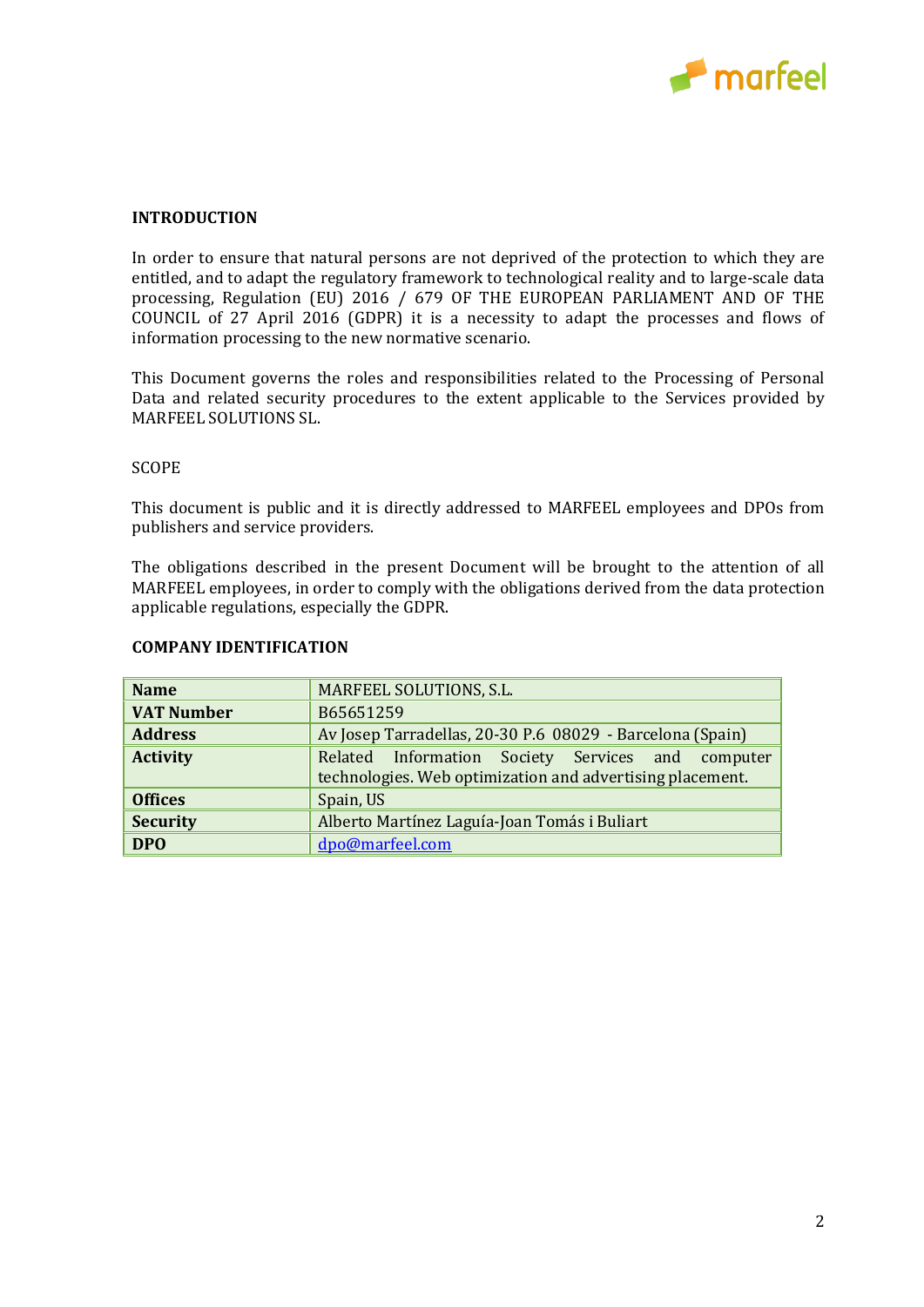

#### <span id="page-3-0"></span>**1 – CULTURE OF SECURITY**

#### **1.1.- Selection Criteria**

In the process of selecting and hiring staff, MARFEEL is very aware of the need for confidentiality. So much so, that as well as their employment contract, each staff member is asked to sign an annex to the contract which, among other things, deals with CONFIDENTIALITY and NON-DISCLOSURE. This is an extract:

*"Both during the term of your Contract of Employment with the Company and after its termination, you must observe the strictest secrecy in relation to the nature and characteristics of the business and affairs of the Company in respect of all confidential information, that is to say, anything that is not generally known outside the Company, whatever the subject matter may be. The obligation to maintain professional secrecy requires you not to make any use of any information concerning any business or potential business of the Company or its customers nor to disclose to anybody without prior consent any information or trade secret or confidential information regarding the Company's business or that of its customers, nor to provide any information concerning any inventions, campaigns, transactions, research, business plans or market research, made or undertaken by or on behalf of the company or its customers."*

Even so, MARFEEL is going further in relation to data security by putting in place a culture of security in the company, in addition to its confidentiality and non-disclosure agreements. The deployment of this culture involves: educating our people about cybersecurity in the context of the internal security policies, rules and procedures of the business; monitoring by the Security Committee of implementation of established good security practices; and continuously undertaking security=related awareness-raising activities with staff. In parallel, we are also taking steps in Human Resources to ensure that new employees at MARFEEL adapt to the corporate culture.

# **1.2.- Staff training at MARFEEL**

At MARFEEL we recently held structured staff training. This is the course content:

- What is GDPR? Definition, scope and differences with the current policy
- Financial and legal risks for the company
- Updates on MARFEEL General Terms of Services (GTOS):
	- o Definition of MARFEEL as a Data Processor
	- o Solutions provided by MARFEEL to obtain consent from users who visit MARFEEL client's websites
- Consent Management Platform (CMP) and consent flow
- Global Vendor List
- IAB standard framework and MARFEEL's own CMP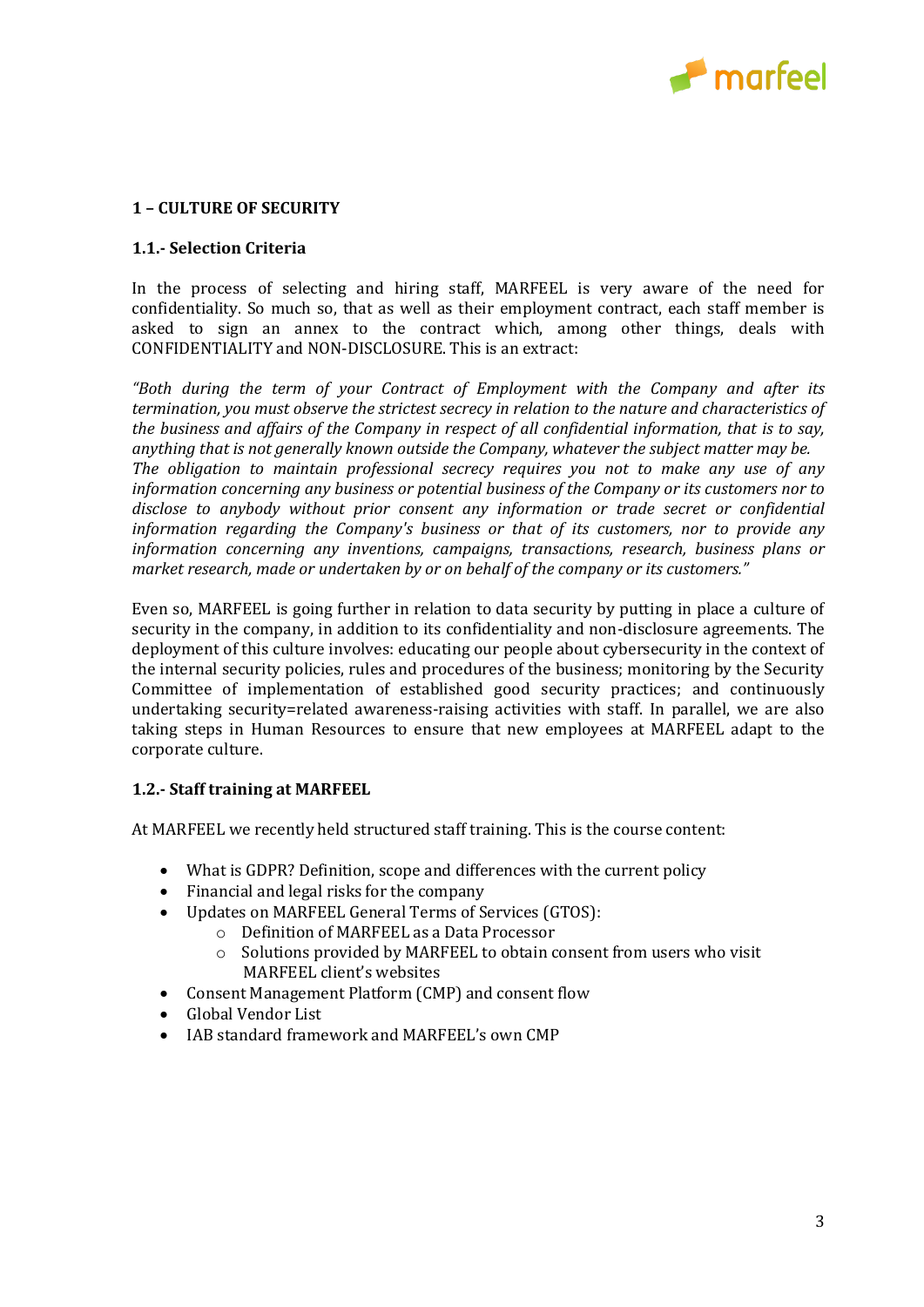

After the course, attendees were tested. The test took the form of 20 questions related to the training. These were the results:

- Employees tested: 31
- Average score: 82.6% (16.5/20)
- Average time taken for test: 00:09:21

The action plan for those members of staff who scored less than 75% was to repeat the course and the test.

The course was also provided to MARFEEL's customers in a Webinar on 23/05/2018. The statistics are as follows:

- Length: 53 minutes
- Customers registered: 61
- Attendance: 20
- Questions answered: 27

The Webinar is available at:

[https://atenea.marfeel.com/atn/marfeel-press/systems-requirements/gdpr-general-data](https://atenea.marfeel.com/atn/marfeel-press/systems-requirements/gdpr-general-data-protection-regulation/gdpr-webinar#)[protection-regulation/gdpr-webinar#](https://atenea.marfeel.com/atn/marfeel-press/systems-requirements/gdpr-general-data-protection-regulation/gdpr-webinar#)

#### **1.3.- Security Plan**

MARFEEL has a Security Plan which is periodically updated and which is available to members of the public who request it via dpo@marfeel.com.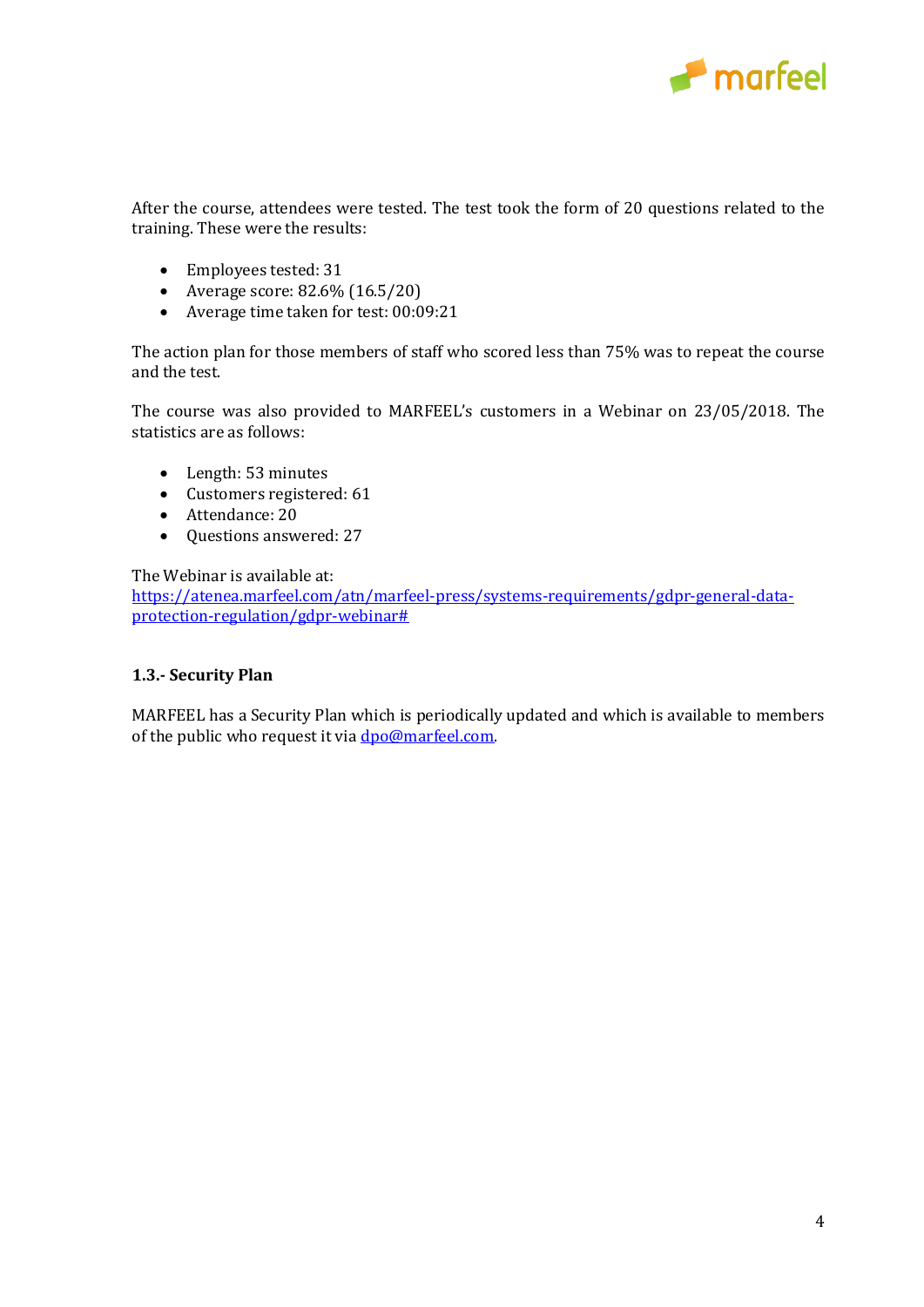

## <span id="page-5-0"></span>**2 – SECURITY BODIES**

#### **2.1.- Security Committee**

MARFEEL has a Security Committee which meets periodically and has been involved in decisions relating to security at the company. The Committee has external advisers (technical and legal) who have advised MARFEEL in relation to GDPR.

#### Membership of Security Committee

Made up of 9 people, of whom 7 are from MARFEEL's Technical Department:

| <b>Technical Department</b> | <b>Finance Department</b>   | <b>Marketing Department</b> |
|-----------------------------|-----------------------------|-----------------------------|
| CEO                         | <b>Financial Controller</b> | Marketing VP                |
| <b>Engineering Director</b> |                             |                             |
| 2 Product Managers          |                             |                             |
| Design Manager              |                             |                             |
| 2 Team Leaders              |                             |                             |

Apart from the Security Committee, there are 5 people who have managed the process since the beginning and who have been directly involved in the daily tasks needed to bring MARFEEL into line with the new requirements of the General Data Protection Regulation and monitoring of compliance. They are: CFO, Financial Controller, Systems Manager and the 2 Product Managers.

The Committee has a dedicated communication channel at [gdpr@marfeel.com.](gdpr@marfeel.com) This channel is used for discussion of security practices and procedures which might be introduced in the Business to support the DPOs and any queries that might arise with regard to data protection.

#### **2.2.- Security Officers**

Apart from the Security Committee and the 5-member operational core team just described, MARFEEL has a Security Officer who is attached to the legal/financial team and the overall management of the project (Alberto Martínez, Financial Manager), and an officer who is responsible for technical implementation (Joan Tomàs i Bulliart - Systems Manager).

Although both attend meetings of the Security Committee, they are independent from it since they are not involved in the processing of any personal data.

Both have received relevant training from legal and technical advisers and their focus is internal supervision and continuous compliance with GDPR.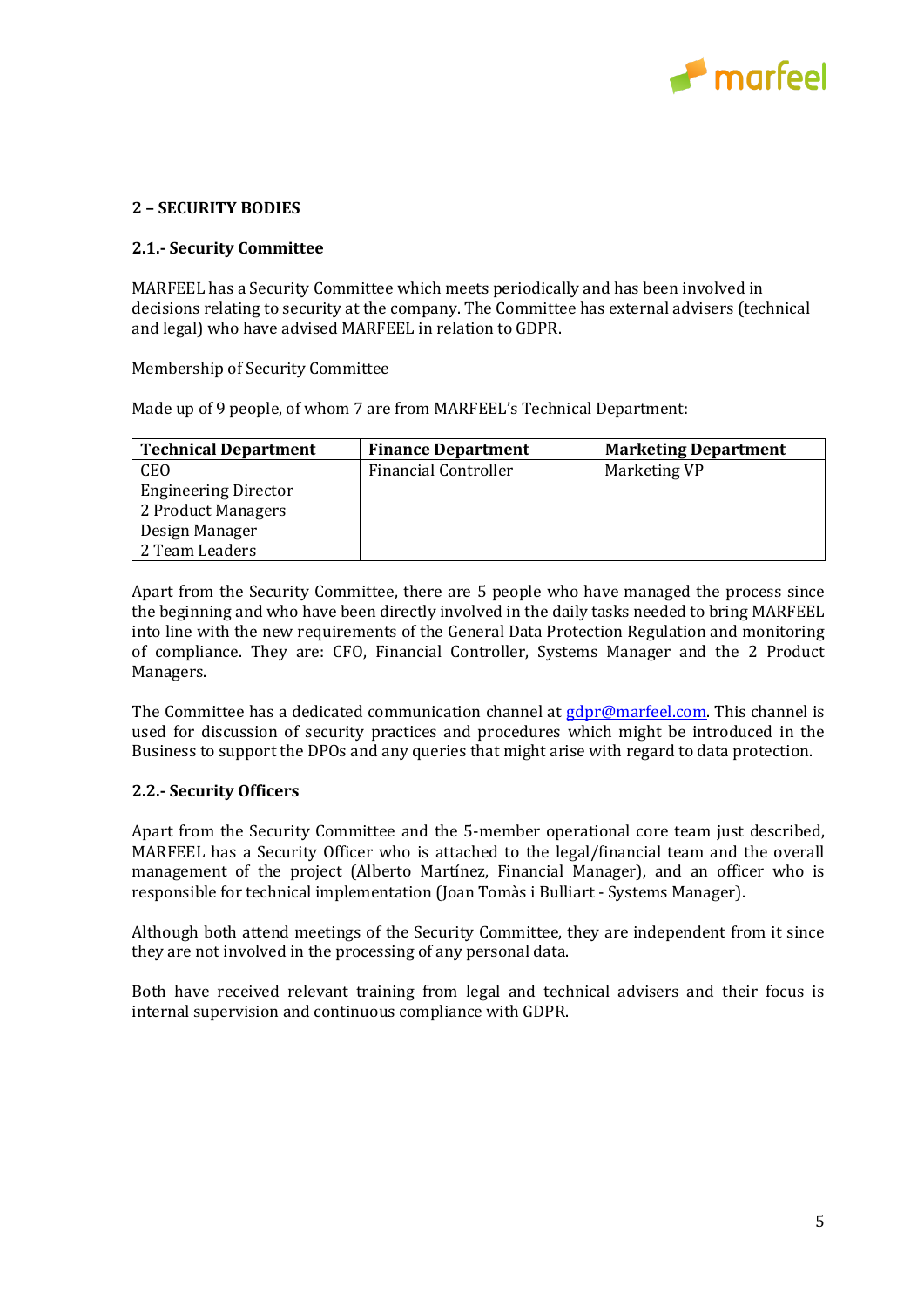

| Name of Officer:       | Alberto Martínez Laguía |
|------------------------|-------------------------|
| Area or Department:    | Finance                 |
| Contact email address: | dpo@marfeel.com         |
| Date of appointment:   | 13 April 2018           |
| Term of appointment:   | Indefinite              |

#### **Particular functions of Security Officer:**

1. To monitor compliance with all requirements of GDPR and Spanish law in the same or related areas.

2. To prepare and keep up-to-date the rules for the use of information systems.

3. To keep up-to-date the manual in respect of automated and non-automated processing.

4. To monitor compliance with the security requirements set out in the manual.

5. To assemble and describe the security-related measures, norms, procedures, rules and standards adopted by MARFEEL.

#### **Delegation of Authority.**

The Security Officer may delegate such of his or her functions as he or she sees fit according to the complexity of processing, particularly in those cases where technical monitoring of processing or systems is required.

Designated Deputies:

| Name of Deputy:        | Joan Tomàs i Buliart |
|------------------------|----------------------|
| Area or Department:    | Systems              |
| Contact email address: | dpo@marfeel.com      |
| Date of appointment:   | 13 April 2018        |
| Term of delegation:    | Indefinite           |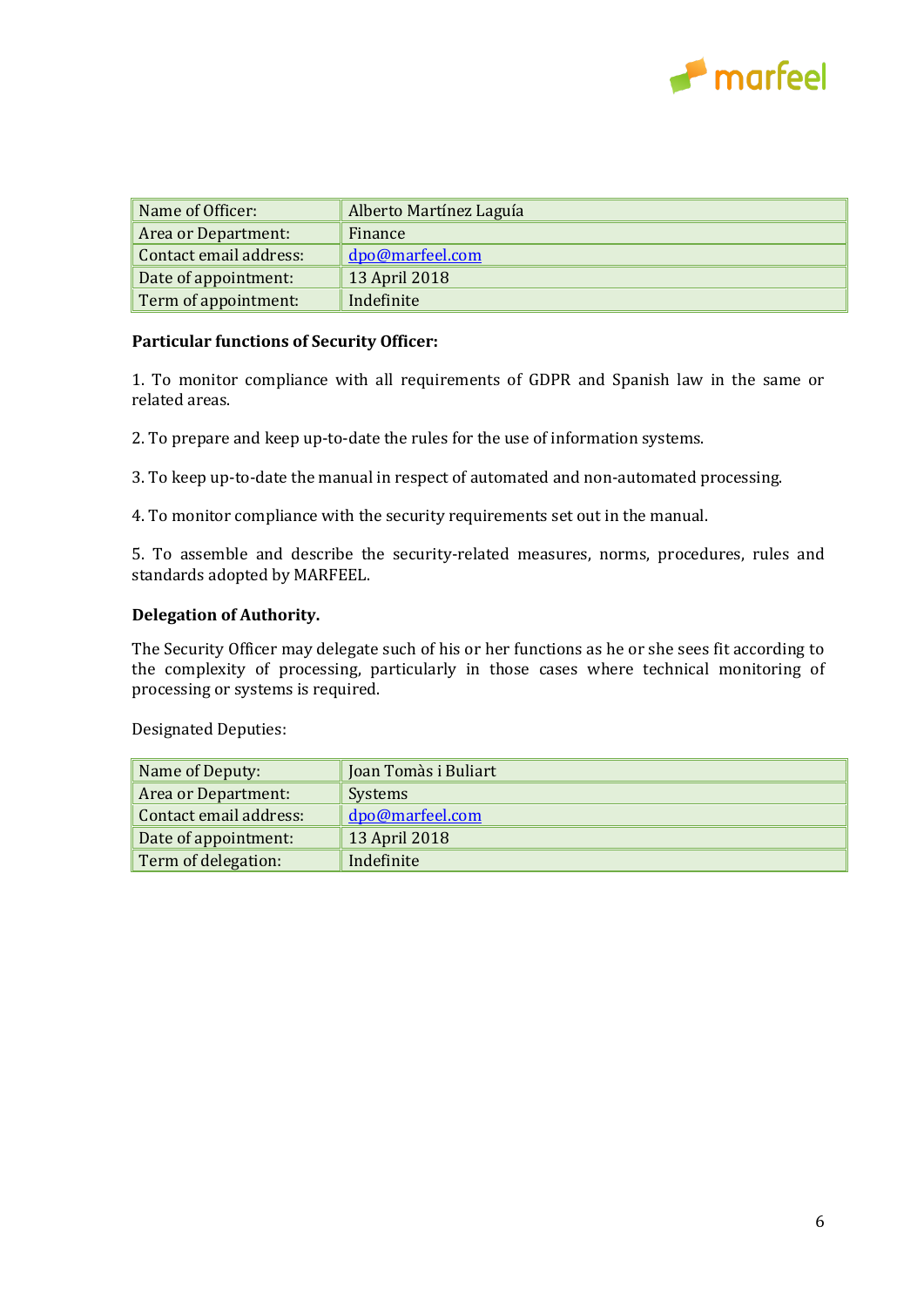

#### <span id="page-7-0"></span>**3 – SECURITY MEASURES**

#### **3.1.- Membership of IAB Europe (Interactive Advertising Bureau)**

MARFEEL is a member of IAB Europe. IAB Europe, as it says in its mission statement, is "*The leading European-wide industry association for digital advertising ecosystems. Its mission is to promote the development of this innovative sector and ensure its sustainability by shaping the regulatory environment, demonstrating the value digital advertising brings to Europe's economy, to consumers and to the market, and developing and facilitating the updating of harmonised business practices that take account of user expectations and enable digital brand advertising to scale in Europe."*

IAB Europe has played the leading role in communication and training of industry participants in relation to data protection and continues to promote the development of online publicity through practices such as supporting its members in relation to regulation, establishing business standards, offering education and training in the area, etc.

MARFEEL is not only a member of IAB Europe but has also registered its own CMP (Consent Management Platform) and made it available to other members. Further, all the Adnetworks that MARFEEL works with are members of IAB, which means that they have included the relevant standards in their routine practices.

<https://iabspain.es/asociados/quien-es-quien/>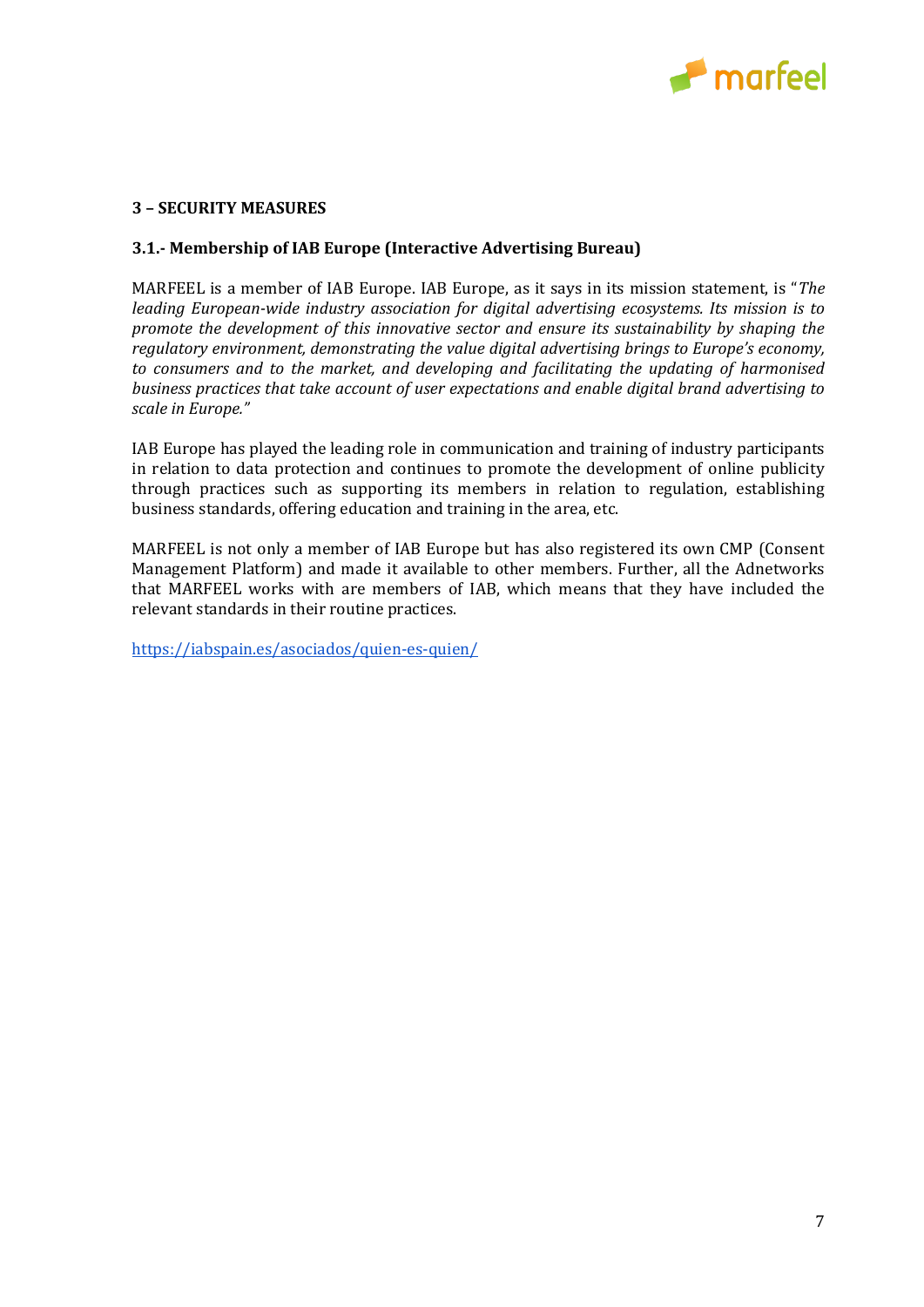

#### <span id="page-8-0"></span>**4 – DATA ANONYMISATION**

MARFEEL does not act as a Data Processor as it does not hold any personal data for users. Even so, it is the Data Processor for Publisher data: banking information, workers, etc., but it does not process or control any user information, which is fully anonymised.

The company is an intermediary between publishers (MARFEEL's customers), for whom MARFEEL optimises the website and manages advertising, and the Adnetworks. MARFEEL cannot have access to any personal information that would allow the identification of any individuals through the provision of services to its customers.

In fact, MARFEEL links user visits to the websites of publishers to an alphanumeric code which is anonymous and non-reversible, in the sense that the code cannot be used to identify an individual. The code is what is shared with the Adnetworks to enable them to display their advertisements.

Next, we will show the information flows between the different agents operating in the industry and how user information is processed:

FLOW DIAGRAM OF PERSONAL DATA PROCESSING



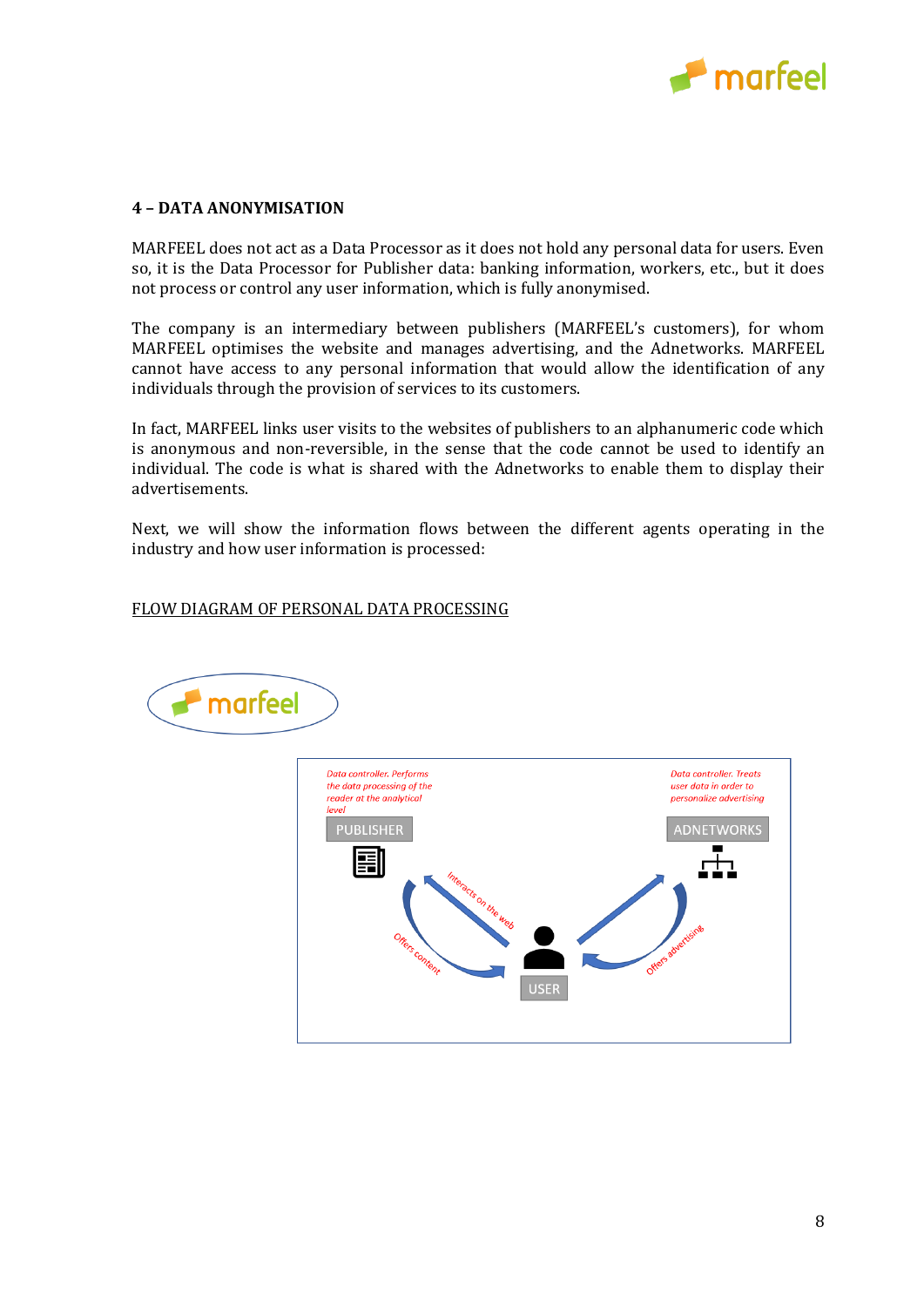

#### <span id="page-9-0"></span>**5 – INFORMATION PROCESSING**

## **5.1.- Classification of information**

For purposes of this Manual, information managed by MARFEEL can be put in one of three categories:

- 1. **Public**: Information that has been disseminated or provided to third parties through any communication medium or any physical medium.
- 2. **Restricted:** Information intended to be used exclusively by MARFEEL employees in the performance of the routine tasks of the business.
- 3. **Confidential:** Information which, if it were to be disclosed, could reveal trade secrets or constitute a breach of the Law on Protection of Personal Data or any other law which requires the use of data security measures, reduce MARFEEL's competitive advantage or cause material harm to the business or reputation in the marketplace of MARFEEL.

| <b>PROCESSING</b>                | <b>INT. TRANSFER</b><br><b>DATA</b> | <b>DESCRIPTION</b>                                                                                                                                                                                                                                                                    |
|----------------------------------|-------------------------------------|---------------------------------------------------------------------------------------------------------------------------------------------------------------------------------------------------------------------------------------------------------------------------------------|
| <b>HUMAN RESOURCES</b>           | <b>Yes</b>                          | Details of MARFEEL employees such as: Address,<br>email address, National Insurance Number, etc.                                                                                                                                                                                      |
| <b>SUPPLIERS</b>                 | <b>Yes</b>                          | <b>Business details of suppliers</b>                                                                                                                                                                                                                                                  |
| CVs                              | <b>Yes</b>                          | CVs of candidates to join MARFEEL. Short term<br>electronic storage                                                                                                                                                                                                                   |
| <b>MARFEEL COM USERS</b>         | <b>Yes</b>                          | Users who visit www.marfeel.com (not users of<br>the websites of the customers of MARFEEL -<br>Publishers-)                                                                                                                                                                           |
| <b>PUBLISHERS</b>                | Yes                                 | <b>Business details of Publishers</b>                                                                                                                                                                                                                                                 |
| <b>EMAIL UPDATES/NEWSLETTERS</b> | Yes                                 | Newsletter sent to MARFEEL customers who<br>have given their consent                                                                                                                                                                                                                  |
| <b>BUSINESS CONTACTS</b>         | <b>Yes</b>                          | Data stored on a short-term basis for potential<br>customers related to professional or business<br>contacts. In the case of contacts with individuals<br>protected by the GDPR, their consent has been<br>obtained and/or they have been informed of the<br>processing of their data |
| <b>FINGERPRINT ACCESS</b>        | <b>Yes</b>                          | MARFEEL employees gain access to the offices<br>by fingerprint entry. The system does not store<br>any biometric information and uses a code<br>which allows it to re-generate the fingerprint.                                                                                       |
| <b>WHISTLEBLOWERS</b>            | <b>Yes</b>                          | A communication channel which allows staff to<br>send their demands or complaints about<br><b>MARFEEL</b>                                                                                                                                                                             |

#### **5.2 Register of data processing**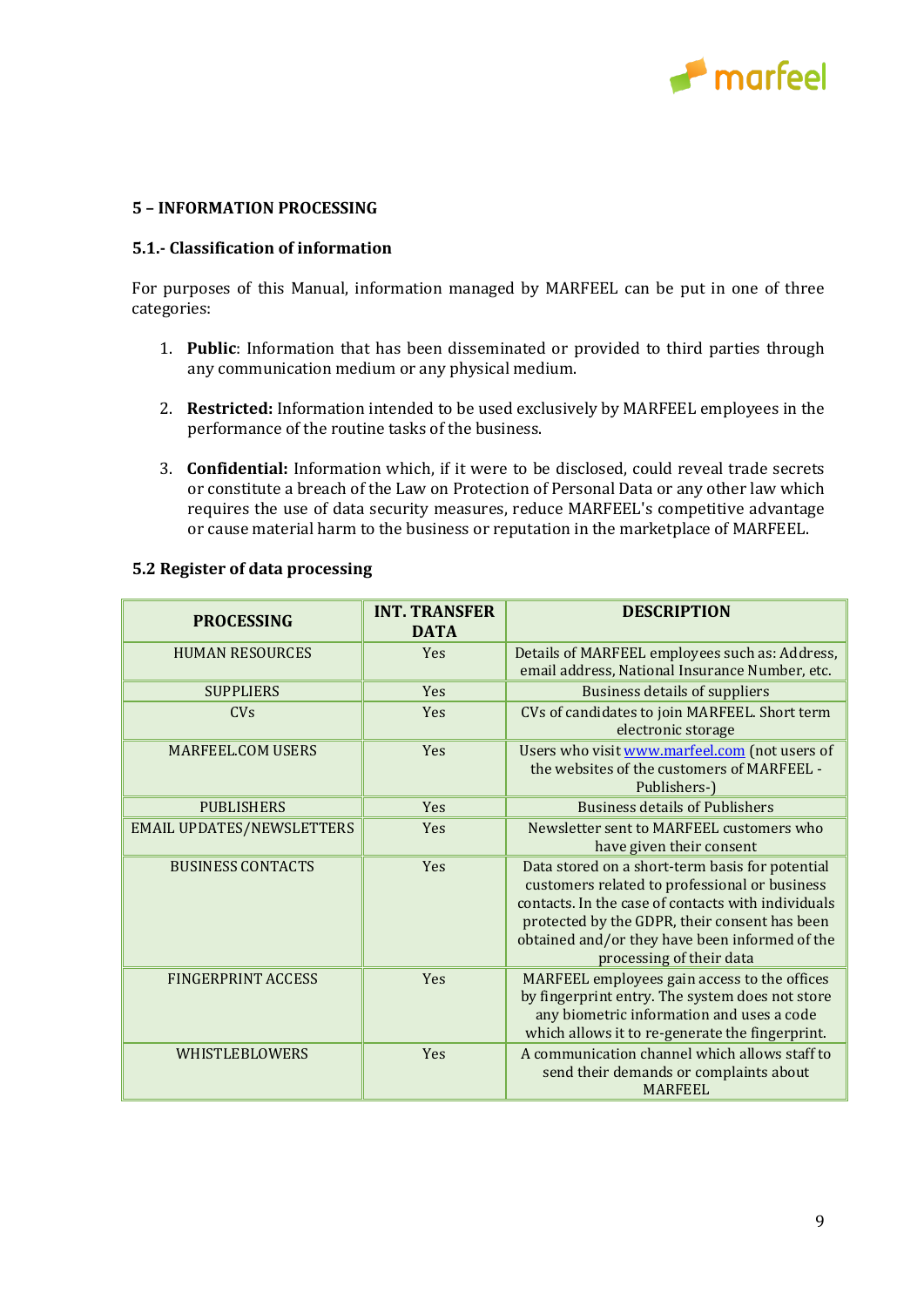

#### **5.3 Media used in information processing**

The aim of MARFEEL in relation to media used in information processing is the paperless office for security, space and environmental reasons. This means that to the greatest possible extent all the businesses and business units within MARFEEL use information storage software or a computerised document management system which progressively displaces paper, scanning documents to retain them digitally (as with invoicing, contracts or Board Resolutions).

Similarly, it should be noted that publishers, along with the content of their websites, are stored in TIER 1 hosting providers and never at MARFEEL's offices (the business does not have any servers at its offices). Below, we list the hosting providers and the locations of their servers

| <b>HOSTING SERVICES</b>    |                  |                                        |                 |                        |
|----------------------------|------------------|----------------------------------------|-----------------|------------------------|
| Provider                   | <b>Certified</b> | <b>Stores users'</b><br><b>Service</b> |                 | <b>CPD</b> location(s) |
|                            |                  | personal data?                         |                 |                        |
| <b>Amazon Web Services</b> | Yes              | N <sub>o</sub>                         | Hosting service | Ireland                |
|                            |                  |                                        | (servers)       |                        |
| Hetzner                    | Yes              | N <sub>o</sub>                         | Hosting service | Germany                |
|                            |                  |                                        | (servers)       |                        |
| Kimsufi                    | Yes              | N <sub>o</sub>                         | Hosting service | France                 |
|                            |                  |                                        | (servers)       |                        |

All MARFEEL servers are in countries belonging to the European Union, and as such within the scope of the GDPR.

| <b>OTHER SERVICES (NOT HOSTING)</b> |                  |                                        |                                                                   |                         |
|-------------------------------------|------------------|----------------------------------------|-------------------------------------------------------------------|-------------------------|
| Provider                            | <b>Certified</b> | <b>Stores users'</b><br>personal data? | <b>Service</b>                                                    | <b>CPD</b> location(s)  |
| Google cloud                        | <b>Yes</b>       | N <sub>0</sub>                         | Gateway                                                           | For the whole<br>world  |
| Fastly                              | <b>Yes</b>       | N <sub>o</sub>                         | <b>CDN</b> (Content Delivery<br>Network)/Cache storage<br>service | USA, Brazil,<br>Belgium |

Finally, paper documents are stored in locked cabinets which can only be accessed by authorised personnel. This information and the authorised personnel are:

| <b>Document</b>       | <b>Under lock and</b><br>key | <b>Authorised personnel</b>       |
|-----------------------|------------------------------|-----------------------------------|
| Invoices              | Yes                          | <b>Finance Department</b>         |
| Written documents     | Yes                          | <b>Finance Department</b>         |
| Employment contracts, | Yes                          | <b>Human Resources Department</b> |
| indemnities and P45s  |                              |                                   |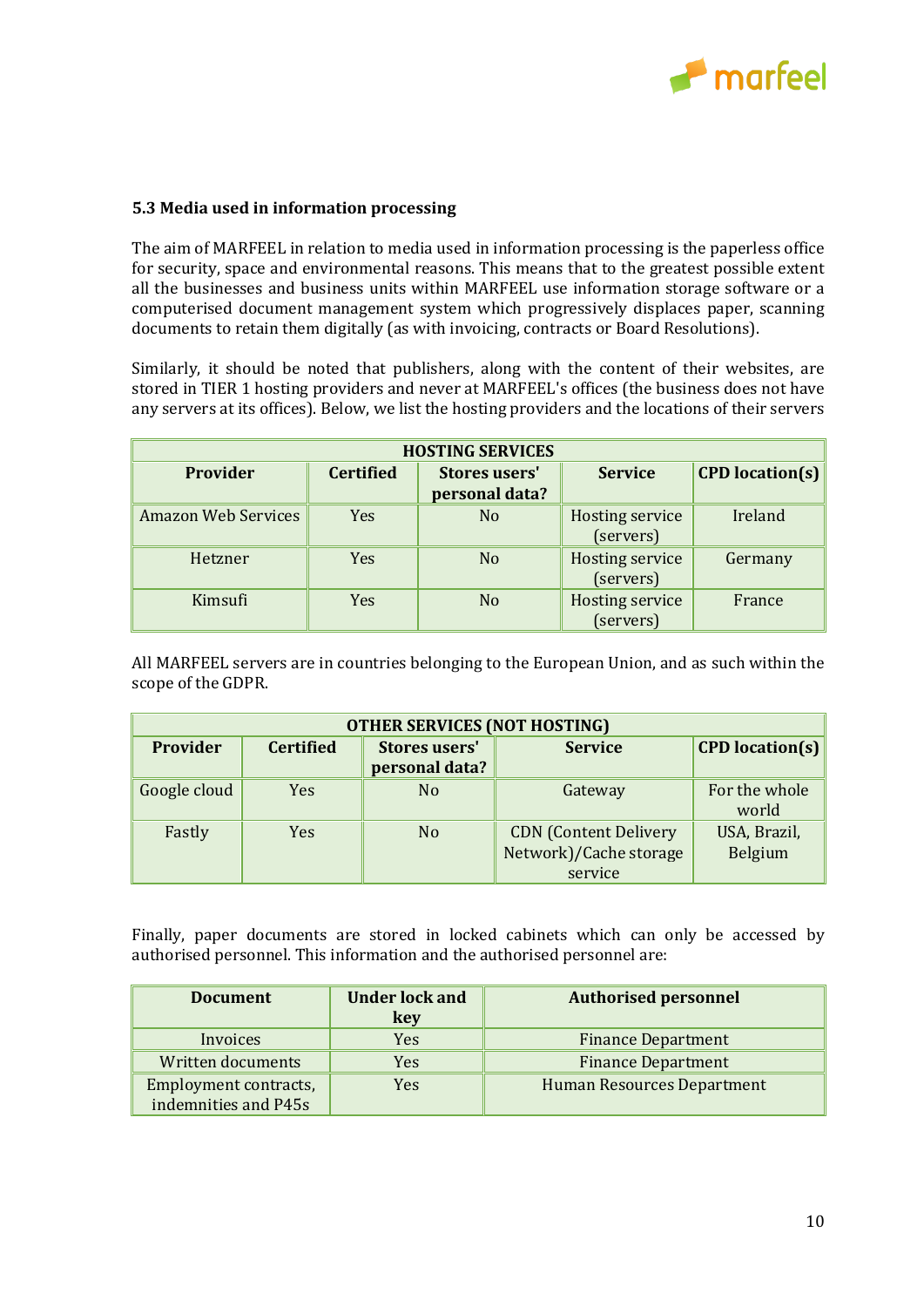

#### <span id="page-11-0"></span>**6 – INCIDENT MANAGEMENT**

#### **6.1 Reporting of incidents to the Controlling Authority**

In the event there is a personal data security breach, the data controller will notify the competent controlling authority without undue delay and, if possible, no later than 72 hours after it has been detected, unless it is unlikely that such a breach of security constitutes a risk to the rights and freedoms of natural persons.

If the notification to the supervisory authority does not take place within 72 hours, it must be accompanied by an explanation for the delay.

As a minimum, the notification must:

- a. detail the nature of the personal data security breach, including, when possible, the categories and the approximate number of data subjects affected, and the categories and approximate number of personal data records affected;
- b. communicate the name and contact details of the data protection officer or other contact point where more information may be obtained;
- c. detail the possible consequences of the personal data security breach;
- d. detail the measures adopted or proposed by the data controller to remedy the personal data security breach, including, if applicable, measures adopted to mitigate possible negative effects.

If it is not possible to provide the information simultaneously, and to the extent that it is not, the information will be provided gradually without undue delay.

The data controller will document any personal data security breach, including the related facts, its effects and the corrective measures adopted. This documentation will allow the controlling authority to verify compliance with the provisions of this article.

#### **6.2 Notification of incidents to the data subject**

When the personal data security breach is likely to entail a high risk to the rights and freedoms of natural persons, the controller will inform the data subject without undue delay.

The information given to the data subject will detail in clear and simple language the nature of the personal data security breach and will contain the following information, as a minimum:

As a minimum, the notification must:

- a. communicate the name and contact details of the data protection officer or other contact point where more information may be obtained;
- b. detail the possible consequences of the personal data security breach;
- c. detail the measures adopted or proposed by the data controller to remedy the personal data security breach, including, if applicable, measures adopted to mitigate possible negative effects.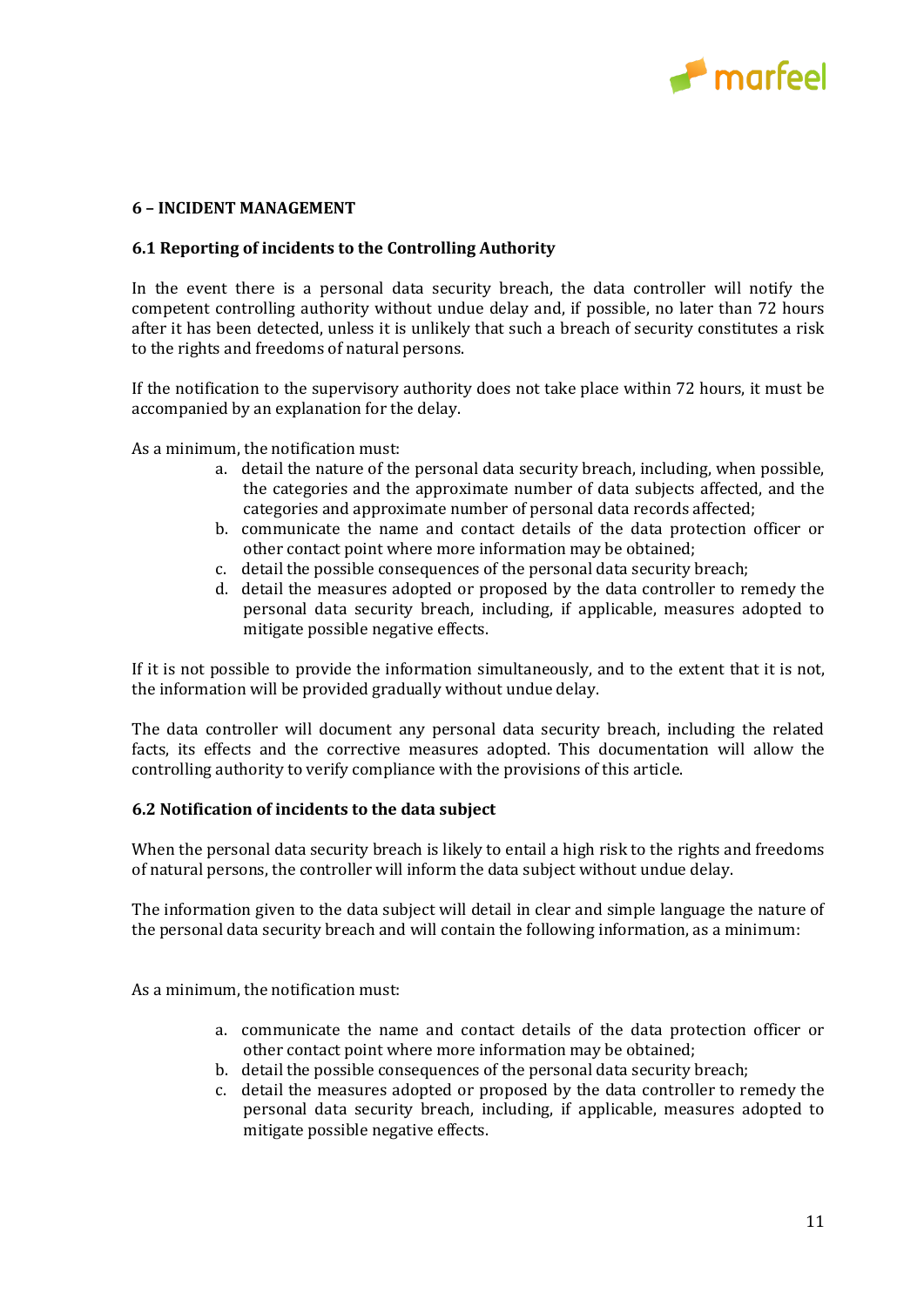

However, as previously stated, the communication to the data subject will not be necessary if one of the following conditions is met:

- a. the controller has taken the appropriate technical and organisational protection measures and these measures have been applied to personal data affected by the personal data security breach, in particular those that make the personal data unintelligible to anyone who is not authorised to access them, such as encryption;
- b. the controller has taken further measures to ensure that there is no longer a likelihood that the high risk to the rights and freedoms of the person concerned will materialise;
- c. a disproportionate effort would be entailed. In this event, a public announcement or a similar measure through which the data subjects are effectively and equally informed will be chosen instead.

If the data controller responsible has not yet informed the data subject of the personal data security breach, the supervisory authority, after considering that the probability that such breach entails a high risk, may require the data controller to do so or may decide that one of the conditions mentioned is fulfilled in order not to issue the above notifications.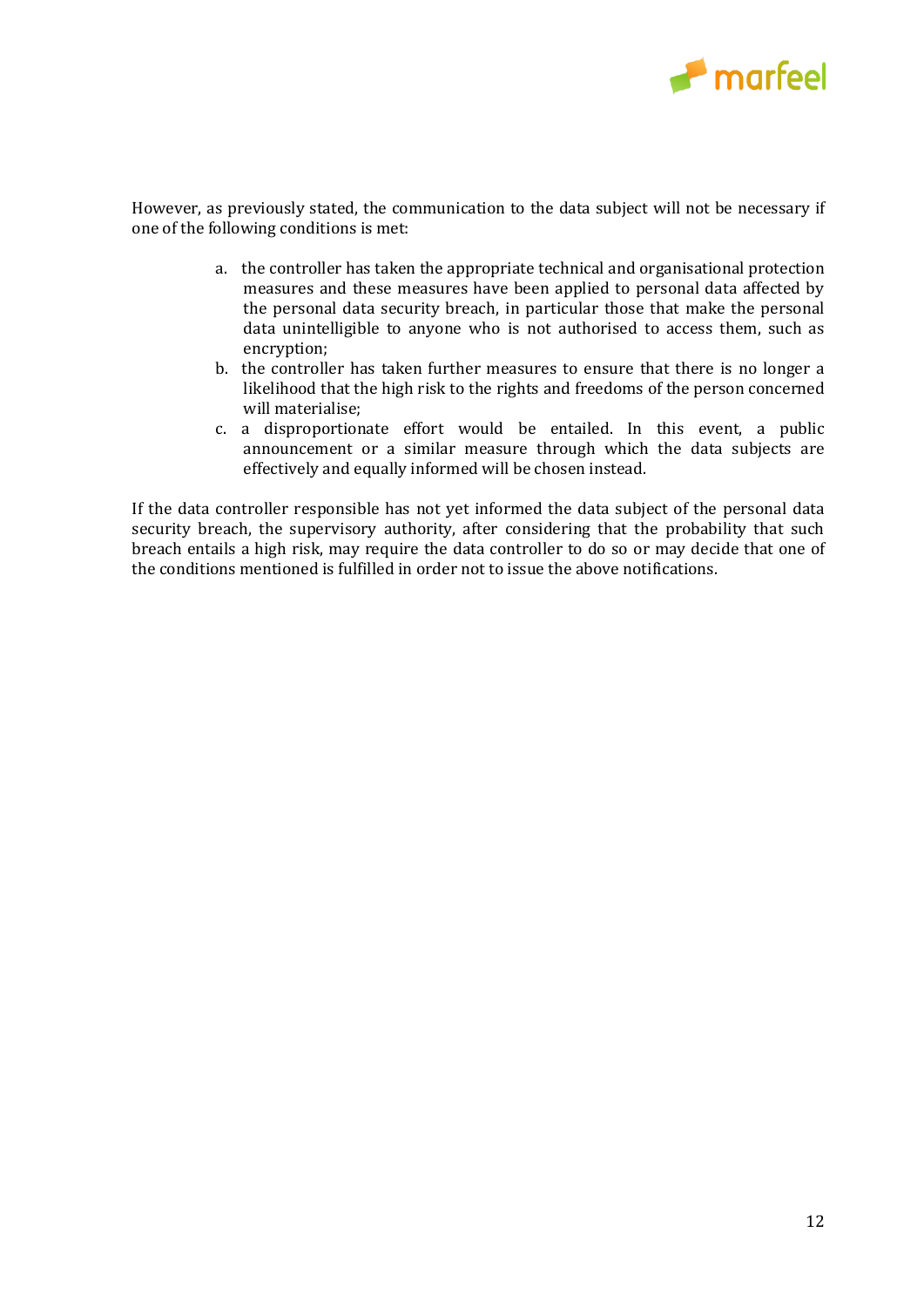

## <span id="page-13-0"></span>**7 – LOGICAL ACCESS CONTROL**

- Each profile has associated privileges, according to the post and duties of the user who requests access.
- Control of access to files containing personal data will be at the following levels:
	- Control of access to processing
	- Control of access to protected fields
	- Control of access to protected records
	- Control of access to groups of records
- According to the user's privileges, the user will only be able to access those data and resources required for the performance of his or her functions.
- Each user's privileges will also determine the type of tasks that they can carry out, as per the following levels:
	- Creation of new fields
	- Deletion of fields
	- Adding new records
	- Deletion of records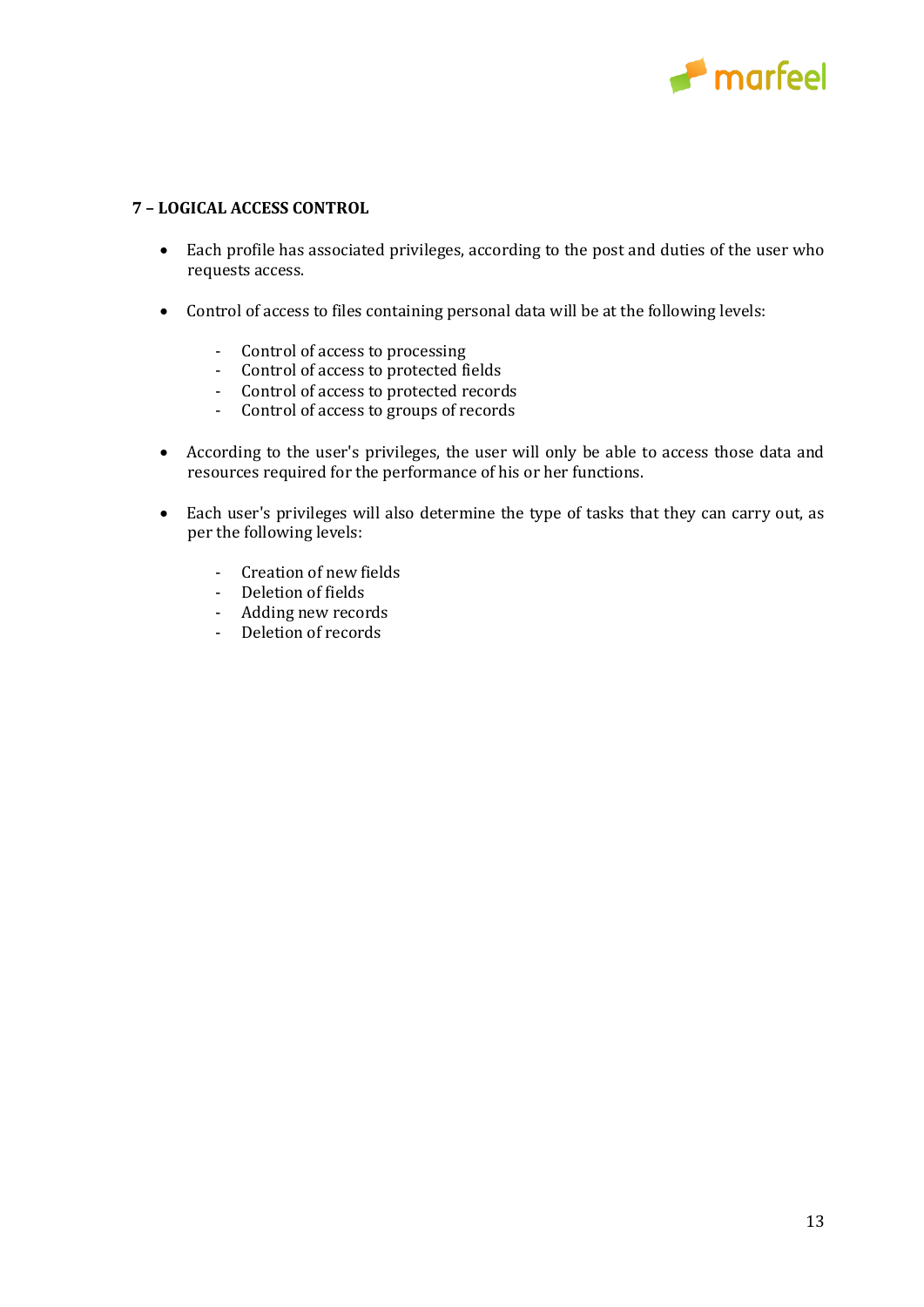

#### <span id="page-14-0"></span>**8 – MEDIA MANAGEMENT**

#### **8.1.- Back-up copy protocol**

The creation of copies or reproduction of documents containing personal information may only be carried out under the supervision of the security officer.

The destruction of unneeded copies or reproductions must be carried out in such a way as to preclude access to or recovery of the information contained in them.

#### **8.2.- Document transfer protocol**

Whenever documents containing personal data are physically moved from place to place, it is essential to adopt measures which prevent access to or manipulation of the information being transferred.

#### **8.3.- Custody and retention protocol**

While documents containing personal data have not been stored in the document storage facilities, whether because they are being revised or processed and whether before or after initial archiving, the person who has custody of any such document must look after it and prevent access by unauthorised third parties at any time.

Cupboards, filing cabinets or any other furniture in which non-computerised files containing personal data may be stored are situated in areas to which access is controlled under lock and key or similar means. These areas are closed at all times when it not necessary to access documents subject to processing.

#### **8.4 Destruction and re-use of media protocol**

Magnetic media intended for disposal or re-use must first be degaussed in order to ensure total deletion of all data.

Alternatively, other systems which ensure that data cannot be recovered by any means, even through the use of specialised forensics programs, may be used.

In the case of paper documents, destruction will be carried out in such a way that the output of the process prevents access to the data that a document contained. To that end, either shredders that meet that requirement or the services of a confidential document destruction company may be used, and any such provider will be required to certify destruction and allow audit of destruction.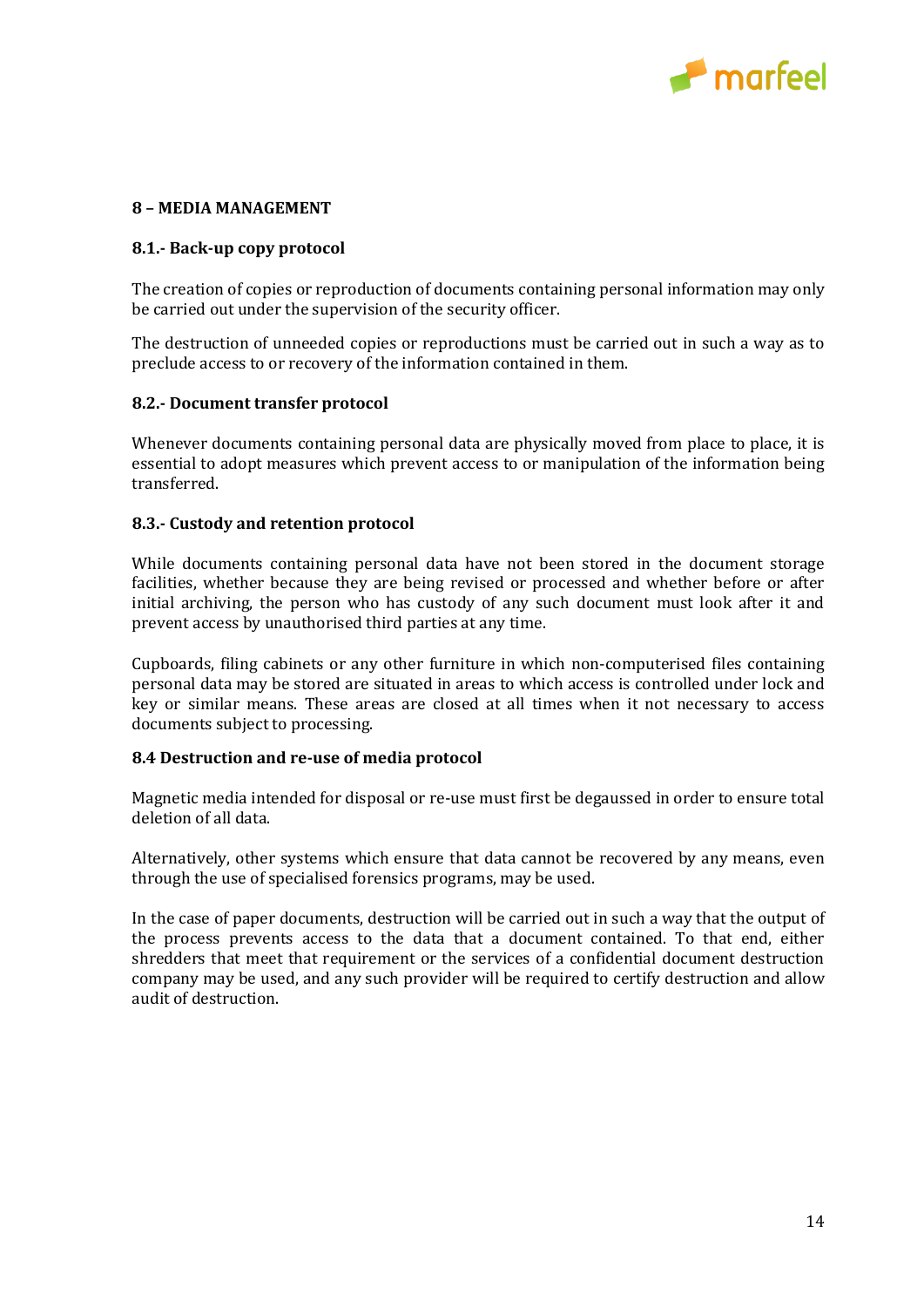

#### <span id="page-15-0"></span>**9 – BACK-UP COPIES OF INFORMATION STORED ON THE SERVERS**

MARFEEL has a data back-up and recovery procedure which ensures the restoration of data to the condition at the time of its loss or destruction.

The procedure consists in making weekly back-up copies of all information which is carried out on an external server of the American multi-national Amazon Web Services. The servers holding the copies are in Europe.

We also use servers belonging to Hetzner and Fastly, and Google cloud, whose servers are in the USA but which have been certified under the Privacy Shield between the EU and the USA.

Should there be an incident which leads to the destruction of information, MARFEEL will implement its procedure for reporting, processing and recording incidents set out in this manual and will recover the information that has been destroyed. Should recovery prove impossible, MARFEEL will request the most recent back-up copy and restore the information destroyed.

Every six months, the security officer will check that the procedures for producing back-up copies and for data recovery have been correctly defined and applied and work as required.

Servers contracted to external providers (AMAZON WEB SERVICES, HETZNER) carry out recovery.

MARFEEL also makes back-up copies of the information on Alice and Insight (these copies are on Hetzner's servers).

MARFEEL does not make copies of Publishers' content given that in the event of loss such content is easily recoverable.

Time taken to restore lost information: several hours.

-SLA Amazon Web Services: which guarantees a 99.99% recovery of lost information.

-SLA Google Drive: (https://cloud.google.com/storage/SLA) which guarantees a 99.99% recovery of lost information.

In the case of high level data, the back-up copy and the recovery procedures must be kept in a different place from the location of the computer systems on which processing is being carried out in accordance at all times with the security measures required by the Law on Protection of Personal Data.